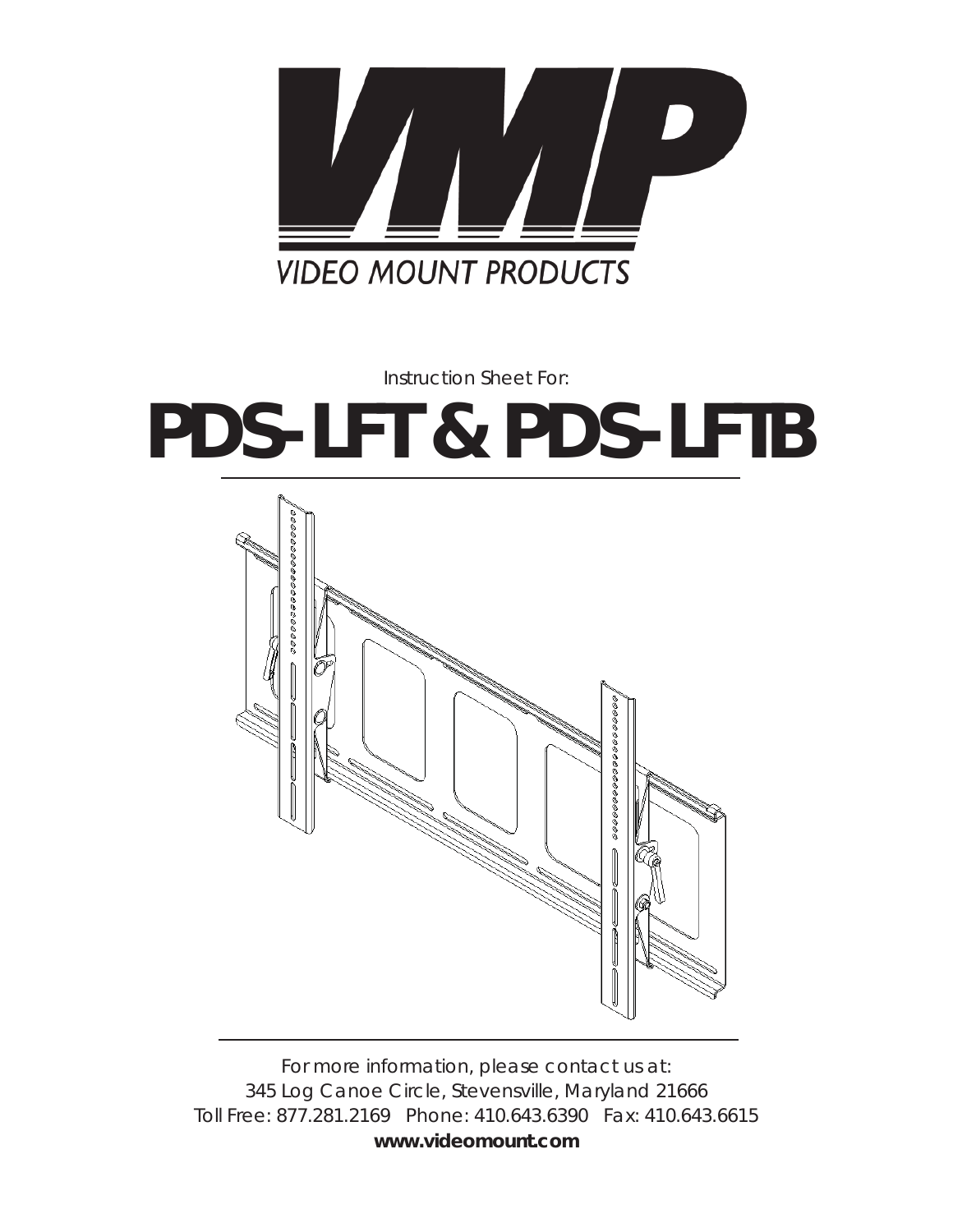|                    | ๛<br>∞<br>Q<br>$\mathbf{\Omega}$<br><i>000000000000000000</i><br>Ω<br>5<br>$\overline{\mathsf{N}}$<br>$\overline{26}$<br>∾<br>Ø<br>25<br>⊂<br>$\mathbf 2$<br>Ø<br>Θ<br><b>A</b><br>ø.<br>Ð<br>ო<br>$\overline{4}$<br>51 |            |                                  |                     |                                |                                                            |                                                                     |                                   |                |              |             |                           |                                   |                                            |                                                     | $\overline{1}$<br>$\frac{8}{1}$ | $\frac{8}{1}$     | 29<br>$\infty$       | <b>VIDEO MOUNT PRODU</b><br>88<br>23<br>22<br>$\frac{\infty}{\infty}$ | ္က<br>$\overline{2}$<br>$\overline{\mathcal{L}}$ |                |                |                |                          |                                                                          |             |           |                                    |                                                                      |                   |  |  |  |  |  |  |  |
|--------------------|-------------------------------------------------------------------------------------------------------------------------------------------------------------------------------------------------------------------------|------------|----------------------------------|---------------------|--------------------------------|------------------------------------------------------------|---------------------------------------------------------------------|-----------------------------------|----------------|--------------|-------------|---------------------------|-----------------------------------|--------------------------------------------|-----------------------------------------------------|---------------------------------|-------------------|----------------------|-----------------------------------------------------------------------|--------------------------------------------------|----------------|----------------|----------------|--------------------------|--------------------------------------------------------------------------|-------------|-----------|------------------------------------|----------------------------------------------------------------------|-------------------|--|--|--|--|--|--|--|
| QTY.               |                                                                                                                                                                                                                         |            | NNN                              |                     | $\vert \bm{\tau} \vert$        | $\overline{ }$                                             |                                                                     |                                   |                |              |             | 4 U U U U 4 4             |                                   | $\overline{\blacktriangledown}$            | $\overline{4}$                                      | $\overline{\phantom{a}}$        | $\overline{4}$    | 4                    | 4                                                                     | 4                                                | 4              | 4              | 4              | $\overline{\mathcal{A}}$ | 4                                                                        | 4           | 4         | $\infty$                           | $\infty$                                                             |                   |  |  |  |  |  |  |  |
| <b>DESCRIPTION</b> | Plate<br>Wall                                                                                                                                                                                                           | Tilt Plate | <b>Bracke</b><br>Screen Mounting | Metal Spacer        | ŕΟ.<br>$.25*17.$<br>Screw M8*P | $\infty$<br>$11*72$<br>$\lozenge$ 13* $\lozenge$<br>Washer | Q<br>$\overline{\oslash}$ 8.5* $\overline{\oslash}$ 25*T2<br>Washer | $\overline{25}$<br>Nvlon Nut M8*P | <b>SearNut</b> | Lever Handle | Lever Screw | 25<br>Screw M5*P0.8*      | $\mathbf{\sim}$<br>Screw M4*P0.7* | $\overline{\mathsf{C}}$<br>Screw M5*P0.8*L | $\lvert\mathsf{C}\rvert$<br>Screw M6*P1.0*L         | Γ.<br>Screw $M8*P1.25*L16$      | Screw M4*P0.7*L30 | Screw M5*P0.8*L30    | $-0*135$<br>Screw M6*P1                                               | $.25*140$<br>Screw M8*P1                         | Lock Washer M4 | Lock Washer M5 | Lock Washer M6 |                          | $\frac{\text{Lock Western}}{\text{Washer}~\emptyset~5.5^*\oslash18^*72}$ | Spacer M6   | Spacer M8 | ني<br>$16^{14}$<br>Screw $5$<br>DO | ∾<br>$\mathsf{L}{*}\mathsf{cl} \ \oslash$<br>Washer $\emptyset$ 8.3* | Level<br>Magnetic |  |  |  |  |  |  |  |
| ΕŃ                 |                                                                                                                                                                                                                         | NM         |                                  | $\overline{\bm{v}}$ | ျပာ                            | $\frac{1}{2}$                                              |                                                                     | $\infty$                          | ⊳              | $\supseteq$  |             | $ \mathsf{C} \mathsf{C} $ |                                   |                                            | $ \mathcal{A} $ r $ \mathcal{A} $ r $ \mathcal{A} $ |                                 |                   | $\frac{ \infty }{2}$ |                                                                       |                                                  |                |                |                |                          |                                                                          | 82824562896 |           |                                    |                                                                      |                   |  |  |  |  |  |  |  |